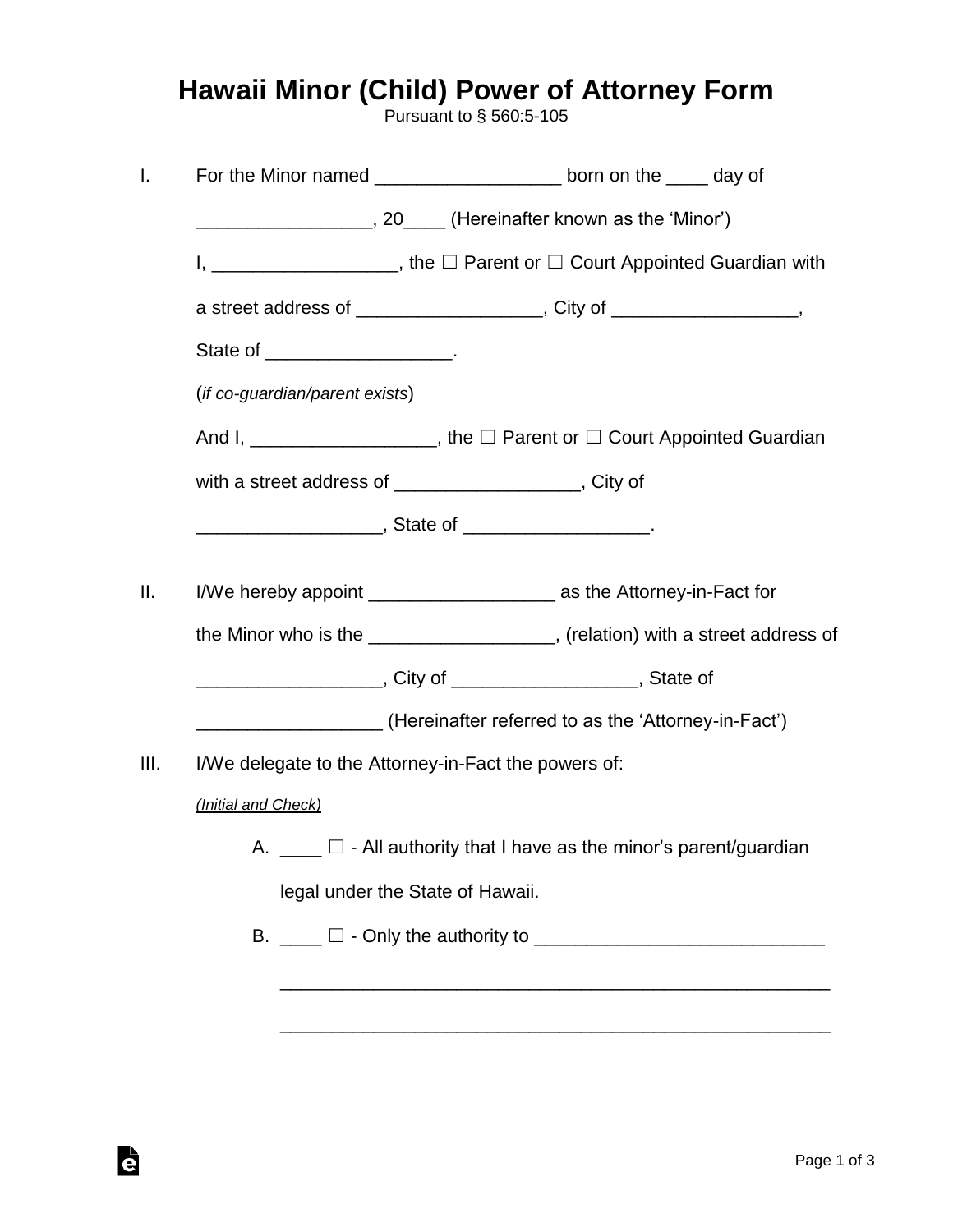| IV. | This power of attorney document shall commence on the |  | day of |
|-----|-------------------------------------------------------|--|--------|
|     |                                                       |  |        |

\_\_\_\_\_\_\_\_\_\_\_\_\_\_, 20\_\_\_\_ and end on the \_\_\_\_ day of

\_\_\_\_\_\_\_\_\_\_\_\_\_\_, 20\_\_\_\_ (term cannot exceed one (1) year).

This document can be terminated at anytime by completing a revocation or by creating a new minor power of attorney form.

V. This power of attorney shall be governed under the laws in the State of Hawaii and this terminates any prior written form.

| <b>Parent/Court Appointed Guardian Signature</b> |      |  |  |  |
|--------------------------------------------------|------|--|--|--|
| <b>Print Name Example 20</b>                     | Date |  |  |  |
| <b>Parent/Court Appointed Guardian Signature</b> |      |  |  |  |

Print Name \_\_\_\_\_\_\_\_\_\_\_\_\_\_\_\_\_\_ Date \_\_\_\_\_\_\_\_\_\_\_\_\_\_\_\_\_\_

## **Acceptance by Attorney-in-Fact**

The undersigned Attorney-in-Fact acknowledges and executes this Power of Attorney, and by such execution does hereby affirm that I: (A) accept the appointment; (B) understand the duties under the Power of Attorney and under the law.

| <b>Attorney-in-Fact's Signature</b> |                                 |  |
|-------------------------------------|---------------------------------|--|
| <b>Print Name</b>                   | Date                            |  |
|                                     | <b>Affirmation by Witness 1</b> |  |

I, \_\_\_\_\_\_\_\_\_\_\_\_\_\_\_\_\_\_\_\_\_\_\_\_, witnessed the execution of this Power of Attorney by the Parent/Court Appointed Guardian(s), and I affirm that the Parent/Court Appointed Guardian(s) appeared to me to be of sound mind, was not under duress, and the Parent/Court Appointed Guardian(s) affirmed to me that he/she was aware of the nature of this Power of Attorney and signed it freely and voluntarily.

Witness 1 Signature [\\_\\_\\_\\_\\_\\_\\_\\_\\_\\_\\_\\_\\_\\_\\_\\_\\_\\_\\_\\_\\_\\_\\_\\_](https://esign.com)

Ġ

Print Name \_\_\_\_\_\_\_\_\_\_\_\_\_\_\_\_\_\_ Date \_\_\_\_\_\_\_\_\_\_\_\_\_\_\_\_\_\_